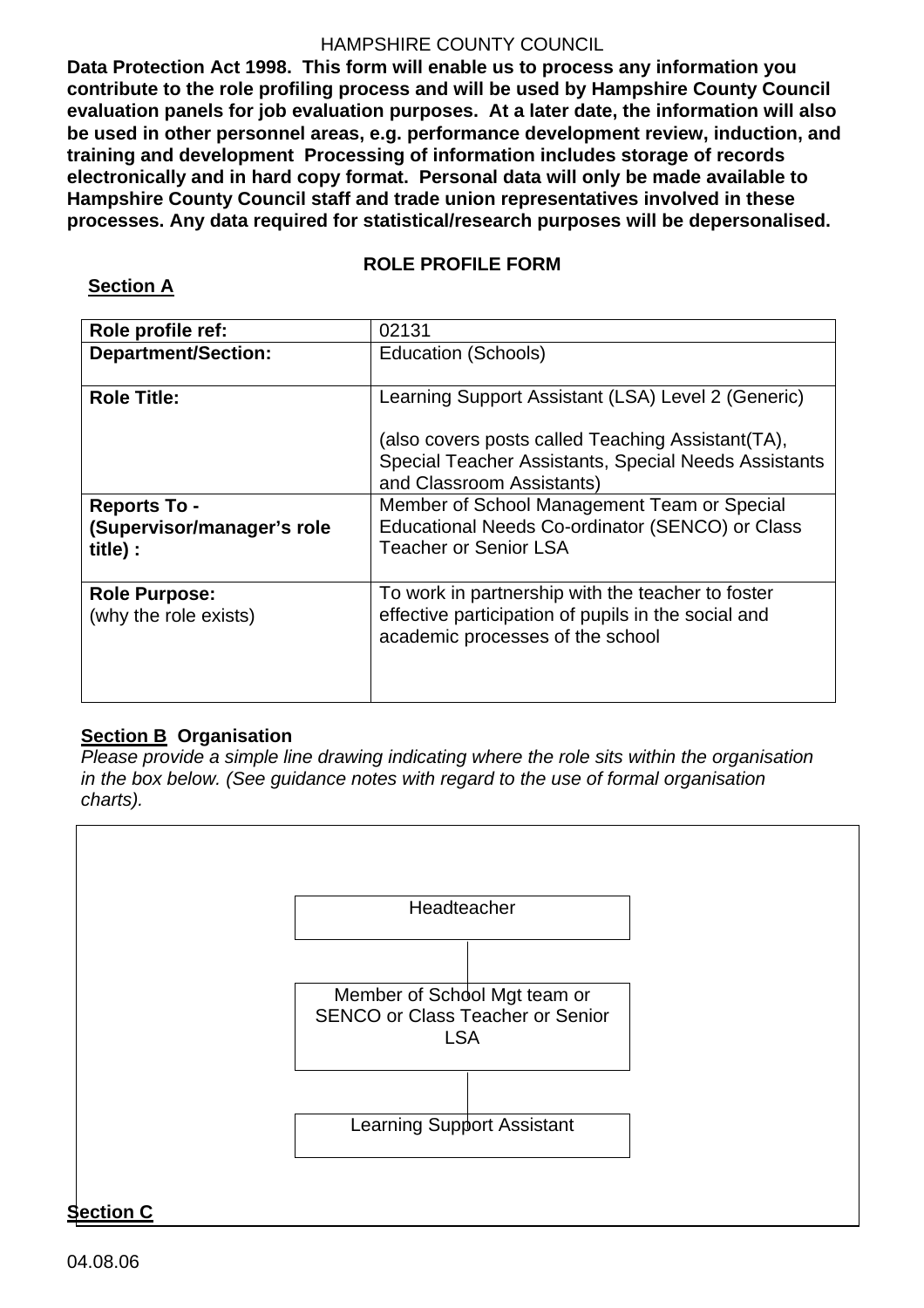## **ROLE REQUIREMENTS**

*This involves identifying the most significant responsibilities of the role. Accountability statements are key functions of the role which in combination make up the main purpose.* 

| <b>Accountabilities</b>                                                                                     | <b>Accountability Statements</b>                                                                                                                                                                                                                       | $%$ of<br><b>Time</b> |
|-------------------------------------------------------------------------------------------------------------|--------------------------------------------------------------------------------------------------------------------------------------------------------------------------------------------------------------------------------------------------------|-----------------------|
| <b>Support for pupils</b>                                                                                   | Working with individual or groups of children, assist<br>$\bullet$<br>in ensuring pupils are kept on task and complete<br>activities set by teachers<br>Deal with behavioural and special needs issues in<br>$\bullet$<br>conjunction with the teacher | 25                    |
| <b>Support for teachers</b>                                                                                 | Help implement lesson plans<br>$\bullet$<br>Provide feedback to pupils without reference to the<br>$\bullet$<br>teacher<br>Take small class of small group of pupils for defined<br>activities e.g. reading, in the presence of a class<br>teacher     | 25                    |
| <b>Support for</b><br>curriculum                                                                            | Contribute with teacher to lesson contents and aims<br>$\bullet$<br>Support and work with teacher in testing /<br>$\bullet$<br>assessment                                                                                                              | 25                    |
| <b>Support for the</b><br>school                                                                            | Carry specific specialist responsibility and support<br>$\bullet$<br>other staff in this area when needed<br>In conjunction with teacher, liaise with parents on<br>$\bullet$<br>pupil progress                                                        | 20                    |
| Corporate and<br>statutory initiatives -<br>equalities/health and<br>safety/e-government/<br>sustainability | Maintain an awareness of school, national and<br>$\bullet$<br>statutory policies and requirements and apply these<br>in the workplace                                                                                                                  | 5                     |
| Section D-The key decision making areas in the role                                                         |                                                                                                                                                                                                                                                        |                       |

- A Level 2 LSA will implement lesson plans, deal with pupil behaviour and make judgements about pupil progress/pupil needs without reference to the teacher
- A Level 2 LSA, whilst working under the general direction of the teacher, will work unsupervised and without the close presence of the teacher.
- A Level 2 LSA, due to training and expertness, will normally carry a specific specialist responsibility (e.g. speech therapy) and support other staff in the school when help is needed in this area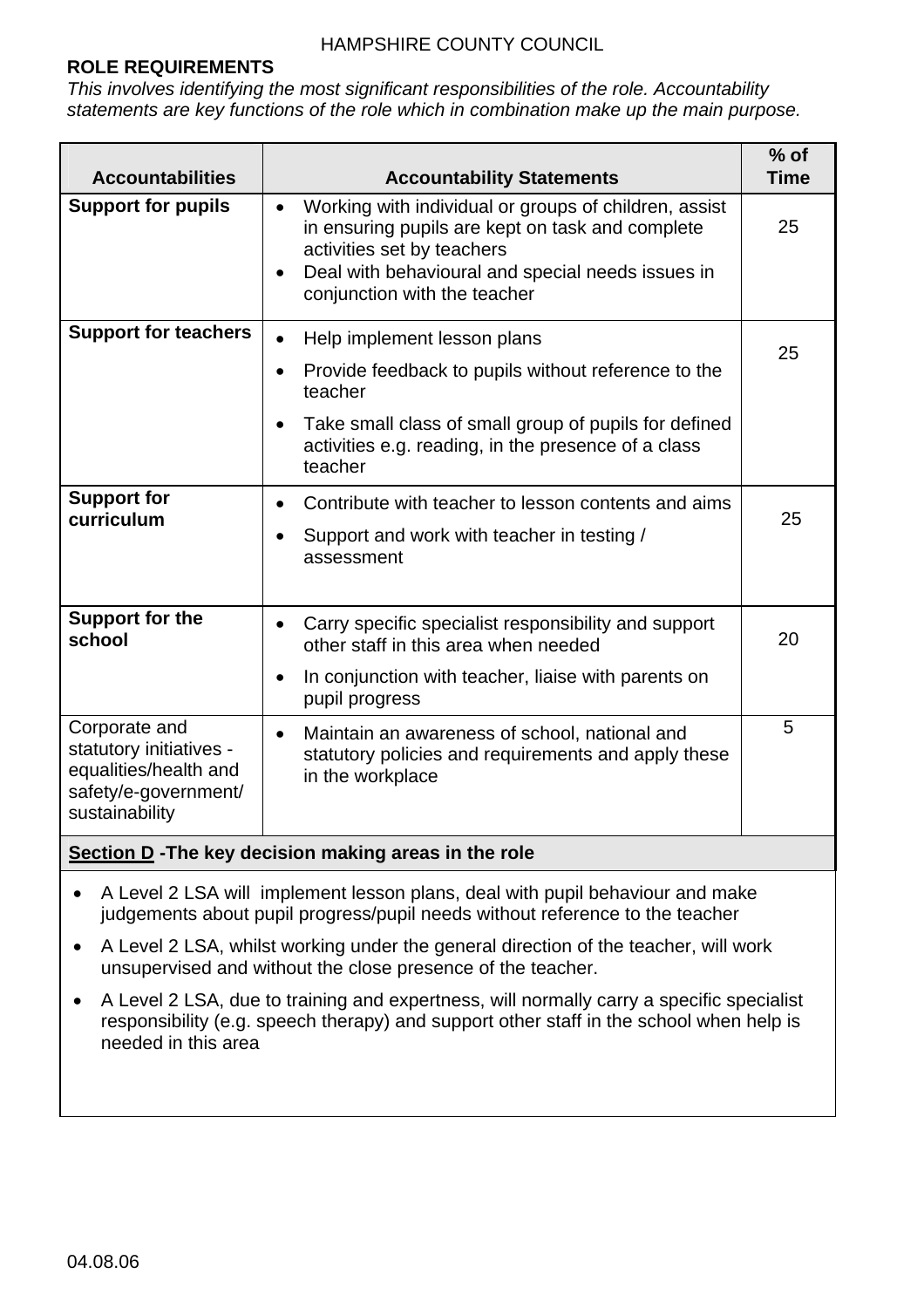## **Section E - The role dimensions - financial (e.g. budgets) and non-financial (e.g. units, workload, customers/staff)**

- Role dimensions vary according to the experience of the LSA
- A Level 2 LSA carries supervisory/induction/mentoring responsibility for other LSAs and, if they hold a specialist qualification, will also guide teaching staff in this area. They will also brief and support new staff (including teachers) on the stage of development of pupils.
- Written reports required from LSAs are detailed and complicated especially if they are addressing complicated pupil needs
- A Level 2 LSA undertakes periodic whole class supervision in the temporary, short-term absence of the class teacher (N.B. There is likely to be national guidance available soon on the length of a short-term absence)

## **Section F - The main contacts – external/internal customer contacts and purpose**

- Internal (in school) pupils, other colleagues, teachers, headteacher, special needs governor, other members of governing body
- External (outside school) (usually under the direction of the teacher) Education Psychologist, Education Welfare Officer, parents, GPs, Hospital staff, Occupational therapists/physiotherapists, other LEA specialist colleagues, outside contractors, specialist groups on educational visits, students, escorts, police

## **Section G - Working conditions – environment, and physical effort or strain.**

- School and classroom based learning environment (sometimes significantly constrained in terms of space/equipment/seating) – responsibility, with teacher, for maintaining calm
- External working on trips, educational visits etc
- May be trained to undertake very personal/intimate medical work for children with special needs
- Manual handling responsibilities
- Skilled in restraint techniques for dealing with difficult children
- Expected to maintain behaviour management standards of children, some of whom can be especially challenging and difficult, and deal with racial/abusive language and bullying
- Health & Safety responsibility for self, children and area which is particularly demanding in a child-centred environment

## **Section H - Context/additional information**

- There is a multi-role aspect to this job in that the expertise of the Level 2 postholder will affect the depth and range of support the class teacher can expect
- It has a high confidentiality component and needs to hold the trust and confidence of both the pupils and teachers. It may acquire information on child protection/family sensitive issues which must be treated carefully and appropriately
- The size and type of school will be a factor in determining how the role operates as will the physical site of the school
- High levels of stress are generated by various aspects of the role including when dealing with individual pupils and/or groups with complex and demanding learning needs. The postholder's working hours require constant pupil contact and there is no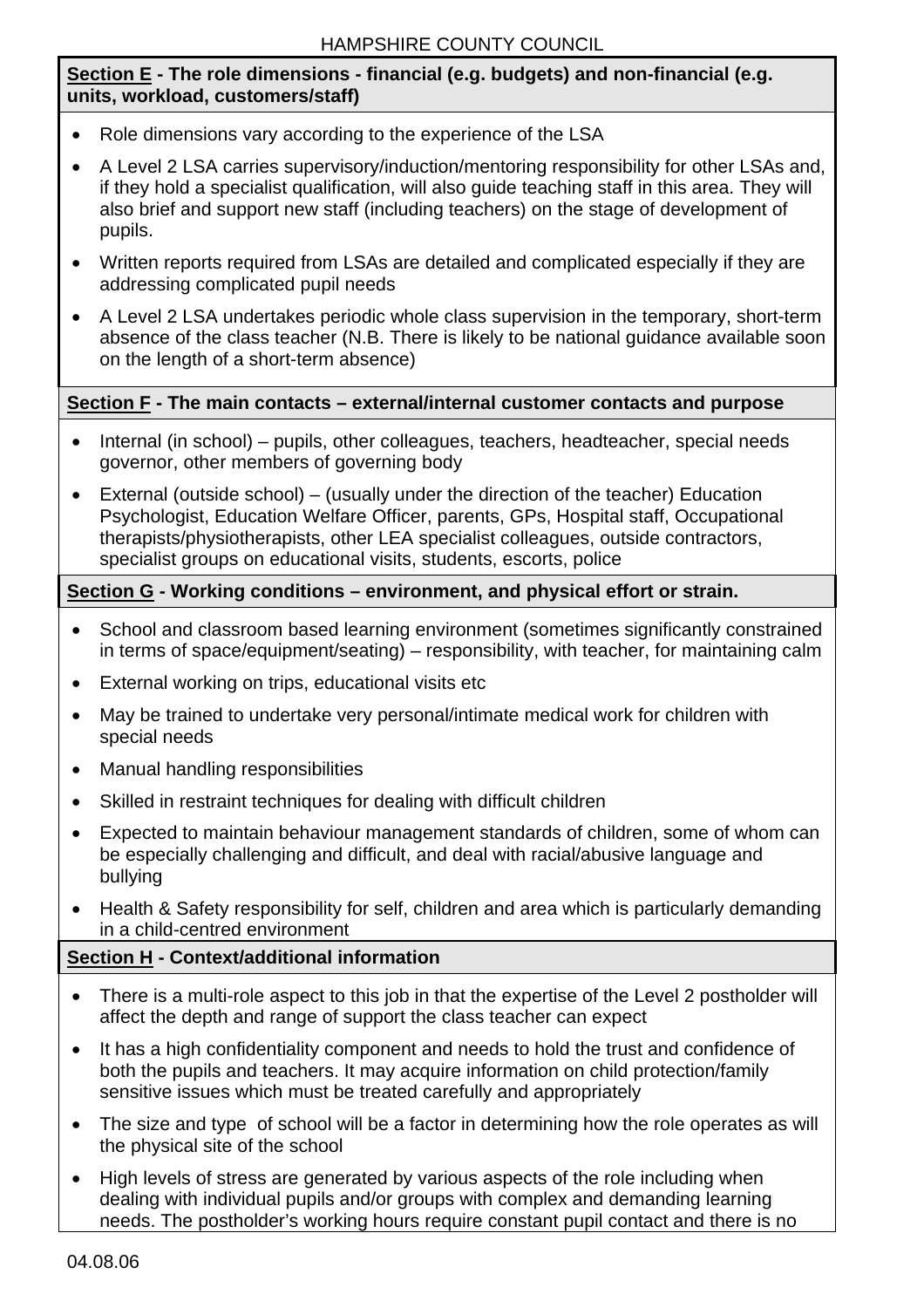provision for attendance when children are not there.

• The role is becoming acknowledged, nationally and locally, as an important part of the solution to the current teacher workload problem.

## **PROGRESSION IN ROLE**

## **Section I - Entry: Necessary role-related knowledge, skills and experience at selection**

- Empathy with pupils and sympathetic to their needs
- Trained at least to NVQ2 standard
- Minimum of 3 year's relevant experience in a teaching/learning/child support working environment
- Basic literacy and numeracy skills
- Good communication skills and able to clarify and explain instructions clearly
- Professionally discrete and able to respect confidentiality on particular issues
- Well developed interpersonal skills and sense of humour enabling effective relationships with a variety of different people
- Team Worker

## **Section J – Initial induction/training required to become effective in the role**

#### **Estimated time to become operationally effective 6-8 months** Induction 3-6 months

- attendance at LEA induction course for LSAs
- "shadowing" experienced LSA in school
- knowledge of school and school systems/policies
- understanding of curriculum, particularly literacy and numeracy requirements
- approach towards pupil discipline and behaviour
- relationship between and respective responsibilities of teacher and LSA
- professional relationships between staff and pupils
- support from "mentor" LSA
- manual handling skills
- developing health and safety knowledge
- independent working, supported by teacher, with groups of or individual children